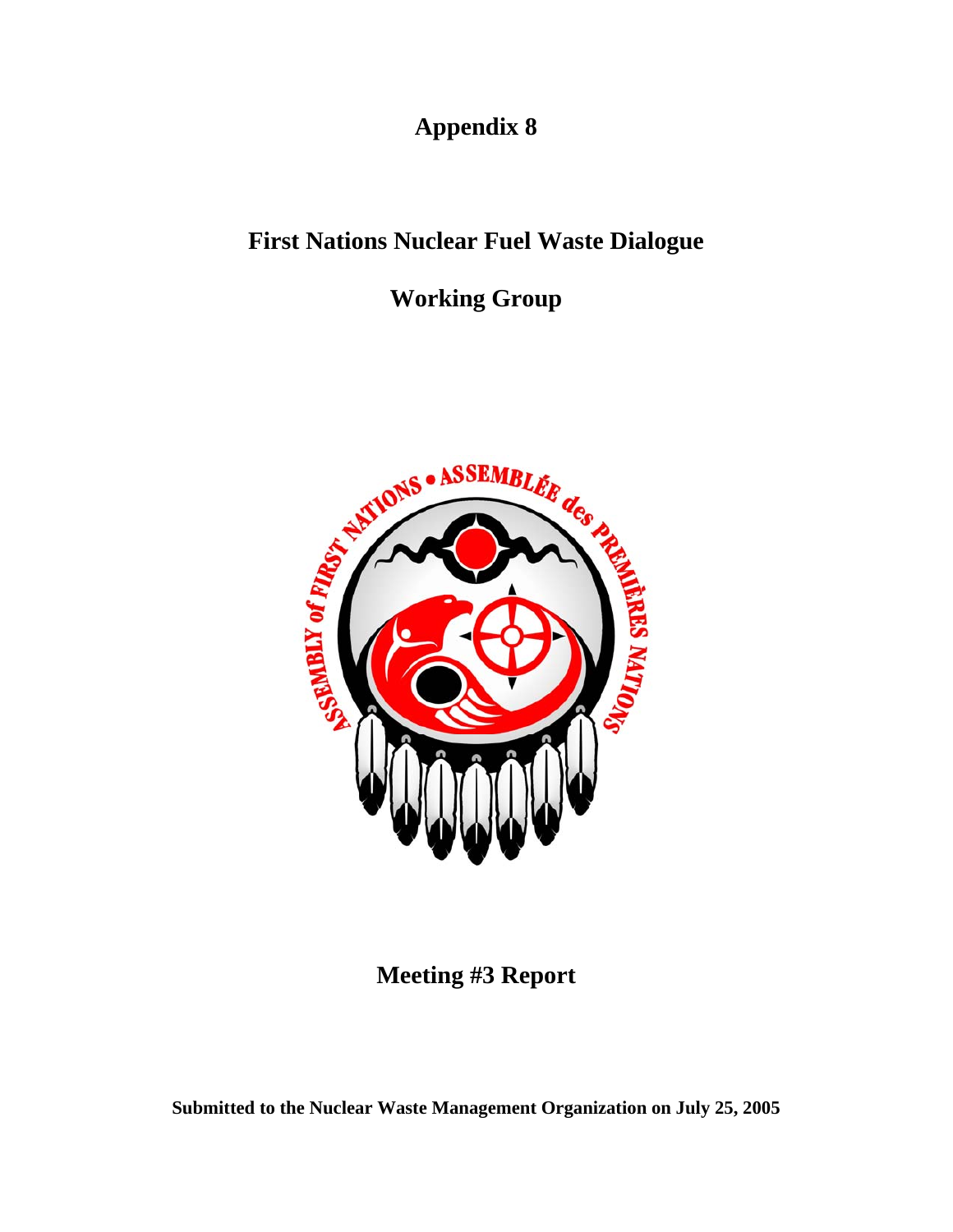### **INTRODUCTION**

The Assembly of First Nations (AFN) entered into a 3 year contribution agreement with Natural Resources Canada (NRCan) in September 2003 to carry out a First Nations dialogue on the issue of nuclear fuel waste management in Canada. The objectives of the dialogue are as follows:

- 1. Raise awareness within First Nations communities and territories about nuclear fuel waste management and the potential impacts on their communities;
- 2. Build independent First Nations capacity to engage in discussions and decision making on the issue of nuclear fuel waste management;
- 3. Promote dialogue within First Nations and between First Nations and NRCan regarding longterm management of nuclear fuel waste;
- 4. Facilitate First Nations engagement on the issue of nuclear fuel waste management within the broader Canadian society.

To carry out the dialogue, Regional Coordinators (Northern Ontario, Southern Ontario, Western and Northern Canada and Quebec and Atlantic) traveled extensively within their respective areas, meeting with First Nations communities and organizations to discuss the issue, gather feedback and develop a strategy to protect First Nations rights and interests as per AFN Resolution 51/2003. Direction and support for their work came from the Program Manager, Director of Environmental Stewardship, Regional Chiefs' Panel on the Environment, and the Nuclear Fuel Waste Dialogue Working Group.

To enhance the dialogue process the AFN entered into a funding agreement with the Nuclear Waste Management Organization (NWMO) in June 2004. The funding provided in this agreement is specifically earmarked for activities that enhance the dialogue process such as: coordinating a First Nations' art contest to promote youth involvement in the dialogue, hosting of Regional Forums, support for the Regional Chiefs Panel on the Environment, development of a First Nations' video on nuclear fuel waste management and providing written critiques of NWMO milestone documents by a working group.

For the purposes of this report the term "dialogue" is preferred to the term "consultation". The Supreme Court of Canada in decisions such as *Guerin*, *Sparrow* and *Delgamuukw* have made it clear that the federal government, as part of its fiduciary duty to First Nations, is obliged to consult with First Nations when their interests are affected. There continues to be considerable disagreement and misunderstanding between First Nations and the federal government regarding the form and content of "consultations". To avoid any possible future misunderstandings this report will refer to the activities being coordinated by the AFN by use the term "dialogue" as opposed to consultation. The following report of the Working Group does not constitute consultation.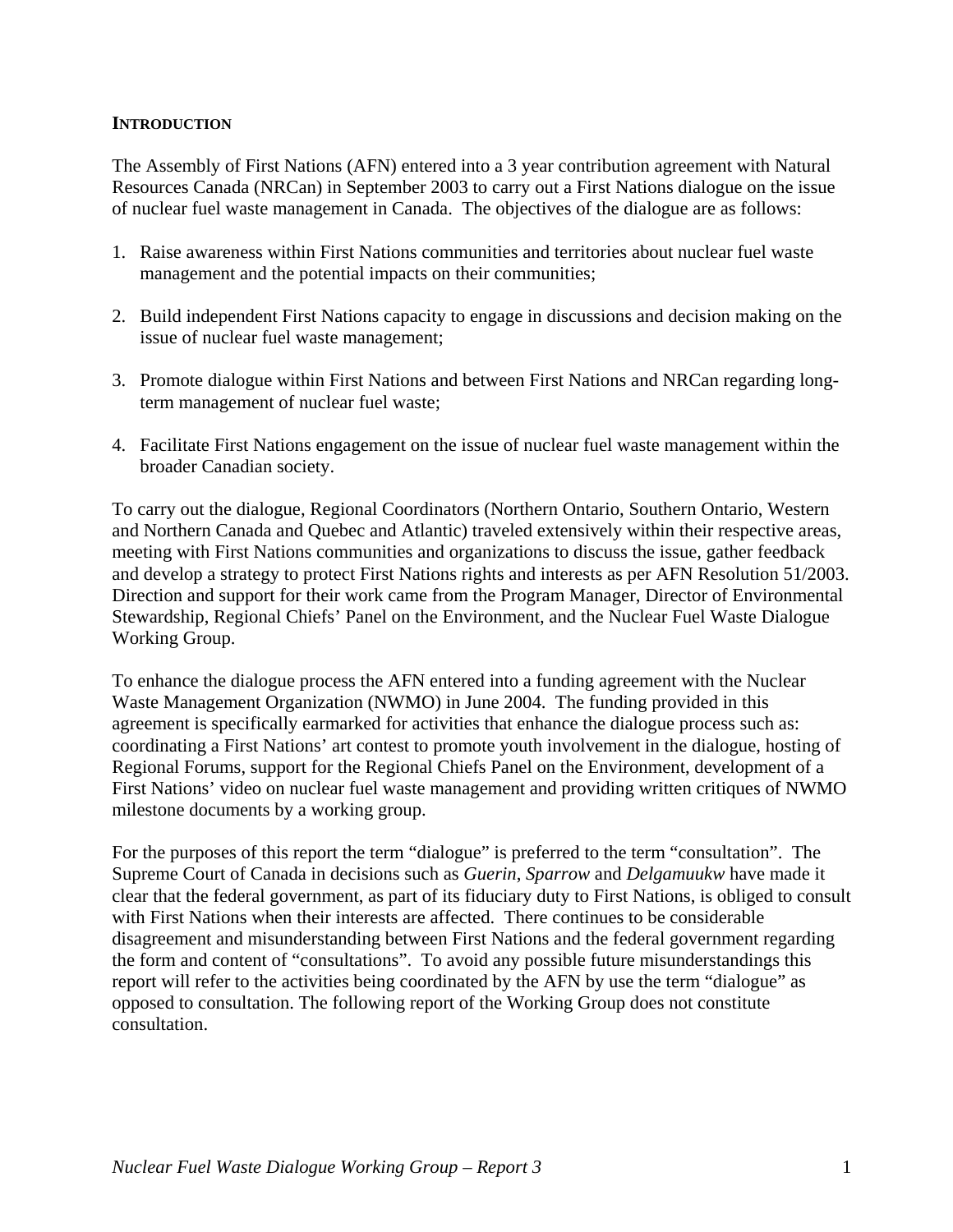#### **WORKING GROUP OBJECTIVES**

The working group has two primary functions, both of which will serve to enhance the AFN's dialogue on nuclear fuel waste management. First, the working group meets to critique milestone documents released by the NWMO and release a summary report on those discussions. Secondly, the working group provides suggestions for the AFN dialogue on nuclear fuel waste management.

The purpose of this report is to summarize the issues raised during the third meeting of the Working Group. The purpose of bringing attention to these issues is so that the NWMO can refine its approach to better suit and reflect the interests of First Nations. First Nations may also find the issues raised at the Working Group meetings useful in their evaluation of activities being carried out by the NWMO.

The third meeting of the nuclear fuel waste dialogue working group was held in Ottawa, June 14, 2005.

### **Present:**

| Norval Getty (alternate)<br>Tricia Watson (alternate) | Union of New Brunswick Indians (UNBI)<br>Federation of Saskatchewan Indians (FSIN) |
|-------------------------------------------------------|------------------------------------------------------------------------------------|
| Gene Ouellette (alternate)                            | Federation of Saskatchewan Indians (FSIN)                                          |
| Serge Goupil-Ashini                                   | Assembly of First Nations – Quebec and Labrador (AFNQL)                            |
| Anna Stanley                                          | University of Guelph Ph.D candidate                                                |
| Lillian Trapper                                       | Nuclear Waste Dialogue Manager                                                     |
| Nancy Bobbish                                         | Regional Nuclear Waste Dialogue Coordinator - Quebec and Atlantic                  |
| Dawn Pratt                                            | Regional Nuclear Waste Dialogue Coordinator Western and                            |
|                                                       | Northern Canada                                                                    |
| <b>Heather Coman-Albert</b>                           | Administrative Support Staff – Nuclear Dialogue                                    |
| Peigi Wilson                                          | AFN Director of Environmental Stewardship                                          |
| Dr. Gordon Edwards                                    | Canadian Coalition for Nuclear Responsibility (CCNR)                               |
| Robert Del Tredici                                    | CCNR – Atomic Photographers Guild                                                  |
| David McLaren                                         | Saugeen Ojibway Nations Nuclear Waste Liaison – Resource Person                    |

### **PRELIMINARY PLANNING AND LOGISTICS**

The third document titled *Choosing a Way Forward, The Future Management of Canada's Used Nuclear Fuel, Draft Study Report* was received by the AFN on May 27, 2005 following its release by NWMO on May 24, 2005. Immediately thereafter, the third document and other relevant information were sent out with the letter of invitation to the Working Group. Efforts were made to ensure that there was regional representation from the four provinces of focus identified by NWMO to assist with critiquing of the third document. In choosing a date that facilitated their participation some of the other Working Group members were not able to attend the meeting. A resource person with experience in low and intermediate nuclear waste management issues who has awareness of First Nations culture in southern Ontario was contracted to assist the Working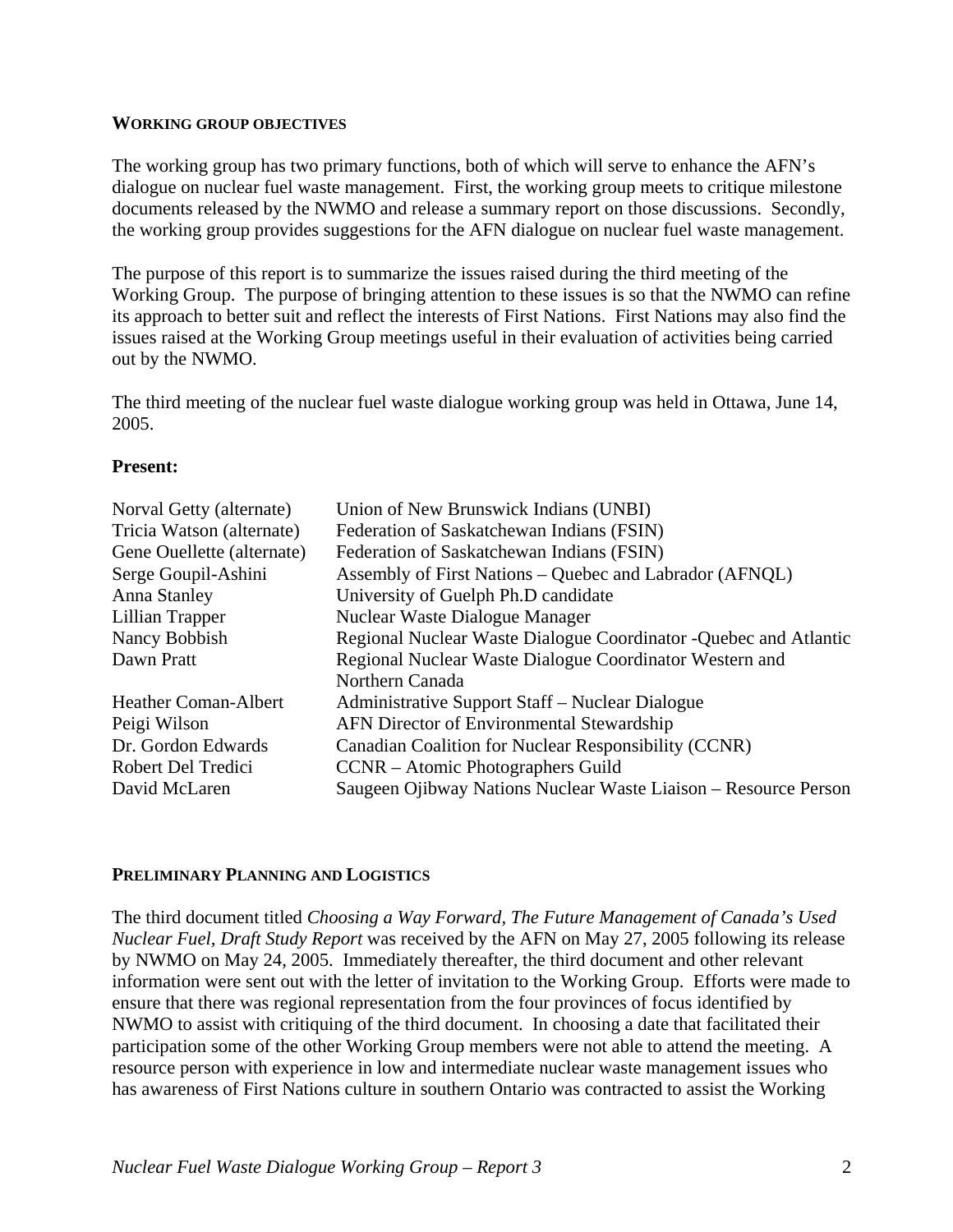Group. In addition, following the suggestion in the Working Group meeting #2 held in October 2004 to invite experts in the field of nuclear fuel waste management who could make presentations and be available for questions afterward, the Canadian Coalition on Nuclear Responsibility (CCNR) was contracted to also participate.

### **PRESENTATION FROM CANADIAN COALITION FOR NUCLEAR RESPONSIBILITY DR. GORDON EDWARDS AND ROBERT DEL TREDICI**

CCNR began its presentation by distributing information kits and the press release from the NWMO to the working group members. The press release states that the primary objective of the draft recommendation on the Adaptive Phased Management is "safety for people and the environment, and fairness for this and future generations". CCNR stated that the NWMO fails to address public health issues or environmental issues related to radioactive wastes in the draft study report which is contradicting the primary objective. CCNR further observed that nuclear energy is advertised as clean energy but it produces irradiated nuclear fuel waste, so, "how can it be called clean when it produces such toxic and highly radioactive waste?"

Dr. Gordon Edwards and Robert Del Tredici added to the CCNR presentation with the use of photographs displayed chronologically. They began with the splitting of the uranium atom in 1938 in Berlin and ended with the three options to be considered for recommendation by the NWMO.

The following is a brief overview on the descriptions and comments made with various photographs. The presentation continued with a picture of a monument in Russia showing the splitting of an atom by fission and symbolizing energy being released and the fragments that are left over as radioactive waste materials. A tremendous amount of energy is produced when the uranium atom is split. Dr. Edwards went on further to state that uranium is used primarily for two things: boiling water and bombs.

Some photographs showed people suffering from illnesses after being exposed unknowingly to radiation from atmospheric bomb testing, Aboriginal miners from the Northwest Territories and Colorado, a man who cleaned up after a nuclear accident at Chalk River Laboratories, a lady from St. George, a Mormon town in Utah which experienced fallouts and young Russian women who were exposed to extremely high radiation levels in a nearby river. Dr. Edwards pointed out that it is difficult for an individual to prove cancer is the result from radiation exposure as there is a latency period of up to 20 years or more before the cancer develops. Furthermore, extensive studies on a population of people are required to prove that radiation exposures have caused cancers. The likelihood of an individual of proving such is minimal.

Referring to a photograph of a freezer full of radioactive reindeer carcasses, Robert Del Tredici said it was the results of the Chernobyl disaster spreading radioactive particle fallout over Sweden which caused the reindeer to become contaminated with levels of radioactivity unsafe for human consumption. The reindeer consumed contaminated lichen which resulted in bioaccumulation in the food chain in this northern region.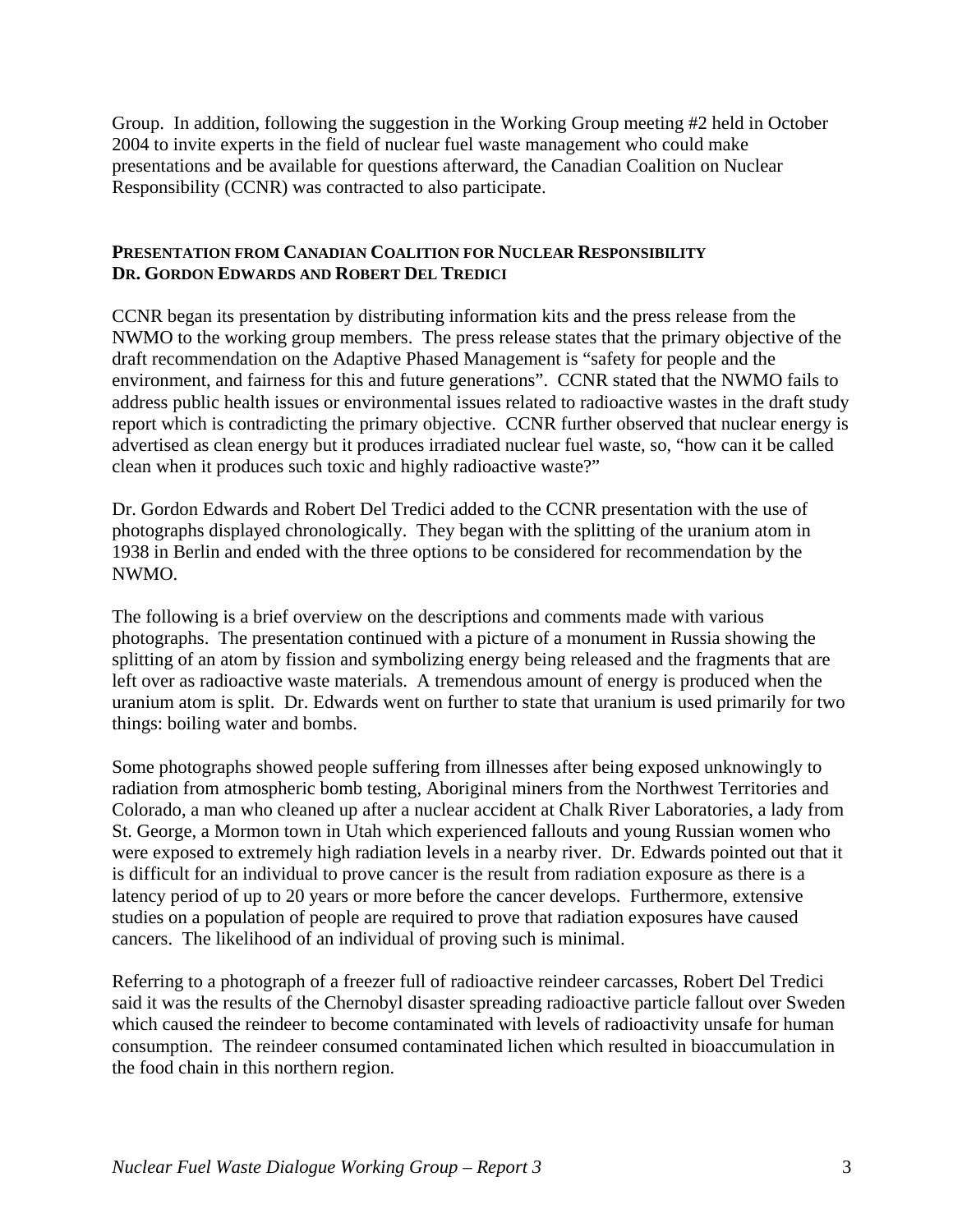Other photographs displayed the various stages of the nuclear fuel chain from the mining and processing of uranium, and nuclear reactor sites, and wet and dry storage of irradiated nuclear fuel. From a photograph of radioactive mine tailings in Elliot Lake, Dr. Edwards raised the question "How come there is no uranium tailings waste management organization?" More generally, why are all types of radioactive wastes not being considered for management at the same time?

In ending the presentation, Mr. Del Tredici elaborated on the three options proposed by the government. The issue of reprocessing was raised, since the centralized storage stage may include the extraction of plutonium before deep geological burial. CCNR concluded by noting that the draft recommendation by the NWMO is still the same basic approach as that studied in the Hare report but with a 300 year implementation plan, and asking the question of why was phasing out the nuclear industry and phasing in alternative energy sources not being recommended or even seriously studied as an option.

### **DISCUSSION AND COMMENTS**

This portion of the meeting began with opening comments stating that the NWMO process is flawed from the First Nations' perspective. First, the Working Group members noted that the NWMO Board of Directors is affiliated with the nuclear industry and therefore had serious doubts about the credibility of the report. They concluded that NWMO is the wrong agency to be consulting on public health and safety.

Second, the NWMO is not an agent of the Crown and is not an appropriate organization to conduct a consultation process. Therefore, this negates all activities carried out by the NWMO thus far as adequate for consultation with First Nations. As such, the draft recommendations from NWMO must still be the subject of consultation by the Crown with First Nations. In this regard, meaningful consultation with reasonable timelines and sufficient funds needs to take place between the Federal and First Nation governments. The NWMO have not provided adequate funding and time for Aboriginal peoples to participate in a proper consultation process. The three month timeframe given by the NWMO for the AFN nuclear waste dialogue to receive feedback from First Nations on the draft final recommendation is unreasonable, unfair and unacceptable. The Working Group members considered that any critique of the draft study report would provide the NWMO a form of validation of their document and specifically its consultation process. The discussion led to the *Nuclear Fuel Waste Act* in regards to consultation and the possible impact of the *Haida* and *Taku River* decisions recently made by the Supreme Court of Canada. The case of *Mikisew Cree First Nation* v. *Sheila Copps, Minister of Canadian Heritage, et al* on the subject of consultation and treaty rights being tried at the Supreme Court of Canada was also raised for awareness to the group members.

Third, it was suggested that each province should deal with the management of nuclear waste it produces and not transport the waste to a site identified elsewhere in the country. This would be respectful of First Nations traditions of taking responsibility locally.

Fourth, the First Nations are placed by the NWMO under the heading of "… Aboriginal Dialogue" which is a pan aboriginal approach having no historical or legal foundation. Aboriginal groups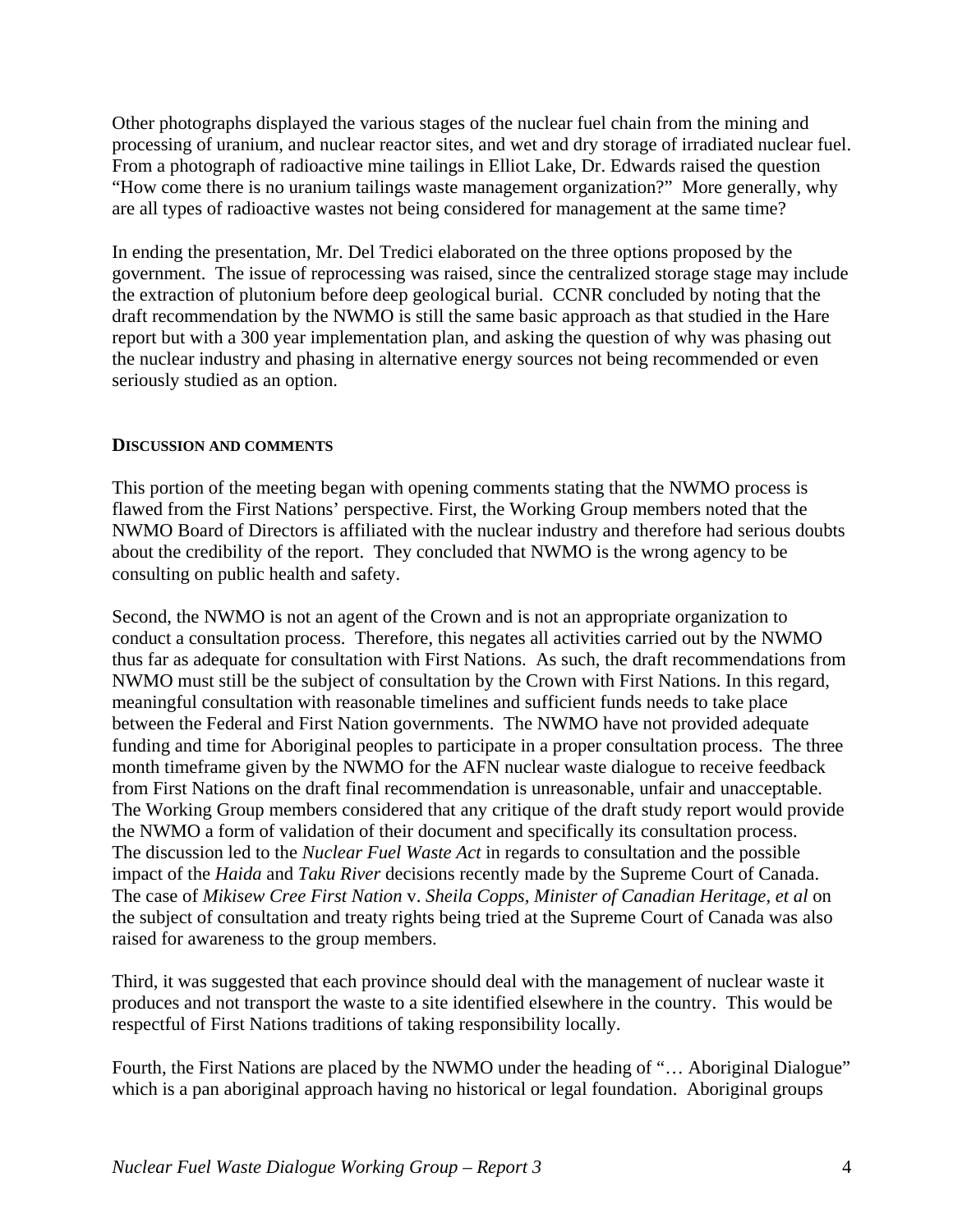involved in the NWMO dialogue are not recognized as the distinct nations of Métis, Inuit and First Nation peoples each having their own distinct cultural, legal, historical and political situation. Also, some First Nations communities and organizations are developing or have developed consultation protocols that should be recognized and respected. The Working Group members indicated a desire to learn about the dialogue status of the Métis and Inuit groups and to work collaboratively where appropriate on a unified front.

At this point, the resource person, Mr. McLaren joined the meeting through speaker phone. Mr. McLaren gave an overview of the low and intermediate nuclear waste management proposal by Ontario Power Generation (OPG). OPG is proposing three management approaches at the Bruce nuclear site including expanding surface storage facilities, creating shallow subsurface storage facilities, and deep geological storage in sedimentary rock at the Western Waste Management Facility (WWMF) near Kincardine, Ontario. OPG's public process failed to include the First Nations whose territories on which the WWMF is located at the beginning of the strategic planning phase. The First Nations are currently exchanging information OPG and to holding roundtable discussions while not committing to support OPG's plan. An environmental assessment to be conducted by OPG is due to start in 2007. The First Nations will have the opportunity to challenge the assessment at the Canadian Nuclear Safety Commission.

Regarding the NWMO draft final report, Mr. McLaren commented on the refusal of the NWMO to address broader societal issues caused by the energy policies of the provincial and federal governments. The NWMO confines itself to nuclear waste management options so the report does not address energy conservation measures and subsidizing green energy-producing alternatives. The NWMO's adaptive phased management recommendation was seen as merely a rearrangement of the three proposed options to result in deep geological disposal with an extended 300 year timeline. On the topic of traditional knowledge, Mr. McLaren stated that in his opinion the NWMO report suggested that NWMO had special insights from First Nations and their traditional knowledge without substantiation of the source of this knowledge.

A document titled *Position of the Assembly of First Nations of Quebec and Labrador on the energy issue in Quebec* that was prepared by the First Nations of Quebec and Labrador Sustainable Development Institute was distributed and discussed. This document was presented to the Quebec government in March 2005 by the Chiefs in Assembly of the Assembly of First Nations of Quebec and Labrador (AFNQL). References were made to portion of the document dealing with nuclear energy. The AFNQL declared that nuclear energy development was not an acceptable option. Nuclear waste storage in Innu traditional territories was not supported and was in fact in opposition to the will of the Innu Nation. The document went on further to state that the Grand Council of the Waban-Aki Nation is against the modification of the Gentilly II nuclear waste storage facilities and urges the Government of Quebec to simply close the plant. The AFNQL have a consultation protocol in place for any development being proposed in the territories of the AFNQL Nations. It is available on their website along with research protocols.

The discussion led to the 11<sup>th</sup> Conference of the Parties of the *United Nations Framework Convention on Climate Change* conference to be held in November 2005 in Montreal. It was suggested that First Nations take the opportunity to promote the use of alternative energy to replace nuclear energy at this international conference. The energy supply analysis by the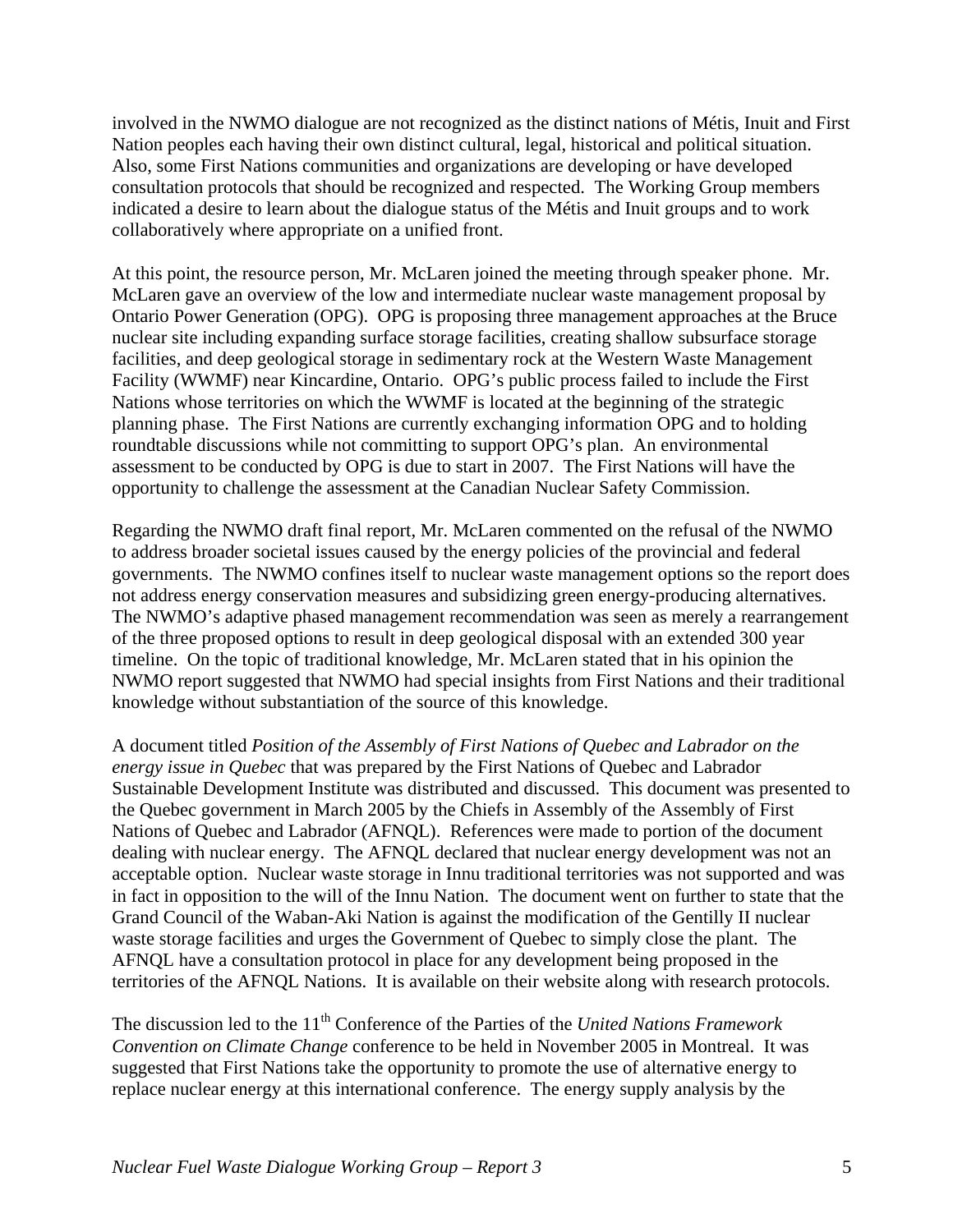Pembina Institute was identified for consideration in addressing concerns about current energy policies. During the Kyoto Accord discussions, Canada promoted nuclear energy as clean energy to reduce greenhouse gas emissions. However, the European Union (EU) disagreed with Canada. Some members states of the EU, such as Germany, Sweden, and Belgium, are now phasing out the use of nuclear energy in their countries. On the contrary, Canada continues to entertain the proposal of refurbishing its old nuclear reactors and even building new ones.

Further discussion on consultation ensued. It was noted that the Chiefs of Ontario have developed a water policy document that includes a consultation framework that can be utilized to assist First Nations in developing their own consultation process. The group urged the AFN should encourage the development of consultation processes by First Nations and seek funding to assist in this endeavour.

The afternoon session started with a discussion on the NWMO and plutonium. The Working Group felt that the NWMO was conducting its work in bad faith and were suspicious of its agenda, as there was little mention of plutonium in connection with the possible reprocessing of the used fuel waste in the final draft document. CCNR informed the Working Group that the countries of Japan, India, France, United Kingdom, Russia and North Korea are involved in reprocessing which extracts plutonium from the used nuclear fuel. The extracted plutonium may be used not only as a nuclear explosive, but also as fuel in the future because uranium and other fuel sources will become depleted. Canada has no legislation prohibiting it from reprocessing the nuclear fuel waste unlike the United States. Canada also has no legislation against the importation of nuclear fuel waste for the purpose of reprocessing or disposal. The extraction of plutonium in this added phase of the nuclear fuel chain is the most polluting and more difficult to manage, including the glassification process required to re-solidify the liquid radioactive wastes resulting from reprocessing.

Concerns were raised about a willing host community for a disposal site eventually becoming a reprocessing facility site. It was pointed out that reprocessing requires a centralized storage facility. The Working Group commented that the NWMO draft final report failed to inform people of this potential and therefore lacked transparency on the issue of reprocessing. CCNR stated that the NWMO is not providing a clear definition of nuclear fuel recycling.

The recommendation of a new adaptive phased management was viewed by the Working Group as an illusion. First, the options presented for study by the NWMO and combined in the three phases of the phased management approach is the same approach favored in the Hare report of 1977. The NWMO dialogue process deceives Canadian citizens by suggesting that the dialogue was an opportunity to undertake a fresh look at the issue. It sets a stage for the public to think that they are engaged in a dialogue that can influence the course of action when in fact the industry approach has not changed since 1977. Further the Working Group stated that it is impossible to predict what will happen to the waste over the millions of years required for its decomposition. The plans for disposal were viewed as a panacea for this generation, leaving thousands of future generations to deal with possible consequences.

The Working Group members discussed why the study of alternative energy sources was not required in the mandate given the NWMO as an option that would help in addressing the nuclear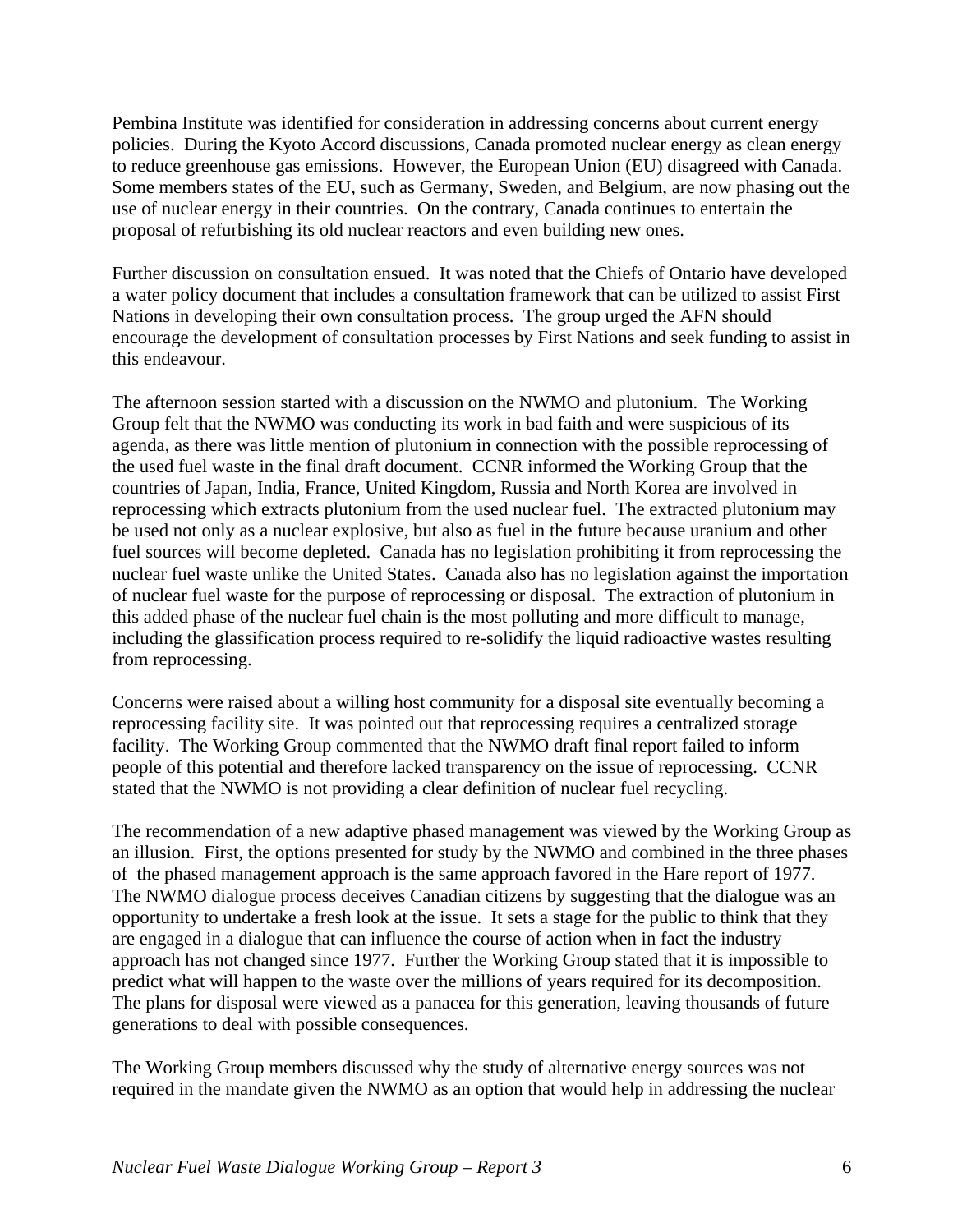waste production issue. The discussion ended with the Working Group members indicating that the *Nuclear Fuel Waste Act* was founded on a misunderstanding of the nature of the problem, and was therefore an unjust and irrational law. "You can not settle a 10 million year problem by imposing a three year deadline".

As for the AFN nuclear waste dialogue, the Working Group members expressed concern that the AFN was in danger of being co-opted by the NWMO. The AFN Nuclear Waste Dialogue has been effective in creating awareness to a certain number of First Nations. However, it has been a top-down approach. The nuclear waste dialogue needs to flow from the First Nation communities up instead of from the national level down. Furthermore, AFN should be lobbying to the government to finance such a dialogue at the First Nations level.

### **OPTIONS**

There were two directions identified by the Working Group that the AFN Nuclear Waste Dialogue can take. The first direction is to continue with the NWMO dialogue process and critique the draft final study report within the short timeframe. The following comments were delivered with this direction in mind.

First, it must be clearly pointed out that the NWMO and AFN dialogues are not a proper consultation and therefore, the NWMO reports are invalid and not in good faith. The NWMO report fails to address all nuclear waste production issues and this also shows bad faith. Moreover, the NWMO report fails to provide any relevant public health information. The Working Group noted that there is no health or environment entity within the NWMO infrastructure to assist in this matter. The NWMO report seems to reduce Aboriginal knowledge to a series of "slogans" which indicates a misunderstanding and a misuse of traditional knowledge. Indigenous knowledge needs the proper recognition and application. The NWMO Advisory Council needs to incorporate First Nation members immediately if "traditional knowledge" is to be utilized.

Second, it was suggested that the AFN submit a "minority report with press coverage" stating that First Nations are not stakeholders and NWMO is wrong to treat them as such because of their unique status as holders of Aboriginal and treaty rights. A minority report would be an additional deliverable to NWMO stating the inefficiencies, inadequacies, and unacceptable activities or plans being pursued by the NWMO. Consultation should occur at the First Nation community level using the community's own process; this may require assistance to allow for the development of a community consultation process.

Third, in addressing indigenous knowledge, the Working Group suggested an independent First Nation Nuclear Waste Management Organization be established separate from the NWMO and government that would be funded by the nuclear industry. In keeping with the application of traditional knowledge, this independent First Nation organization would be mandated to address questions of energy policy, allowing for consideration of phasing out nuclear energy resulting in the reduction of nuclear fuel waste and endorsing alternative energy sources initiatives. The independent organization would also be authorized to recommend legislation on nuclear waste importation and reprocessing. Also, this organization would recommend that the Government of